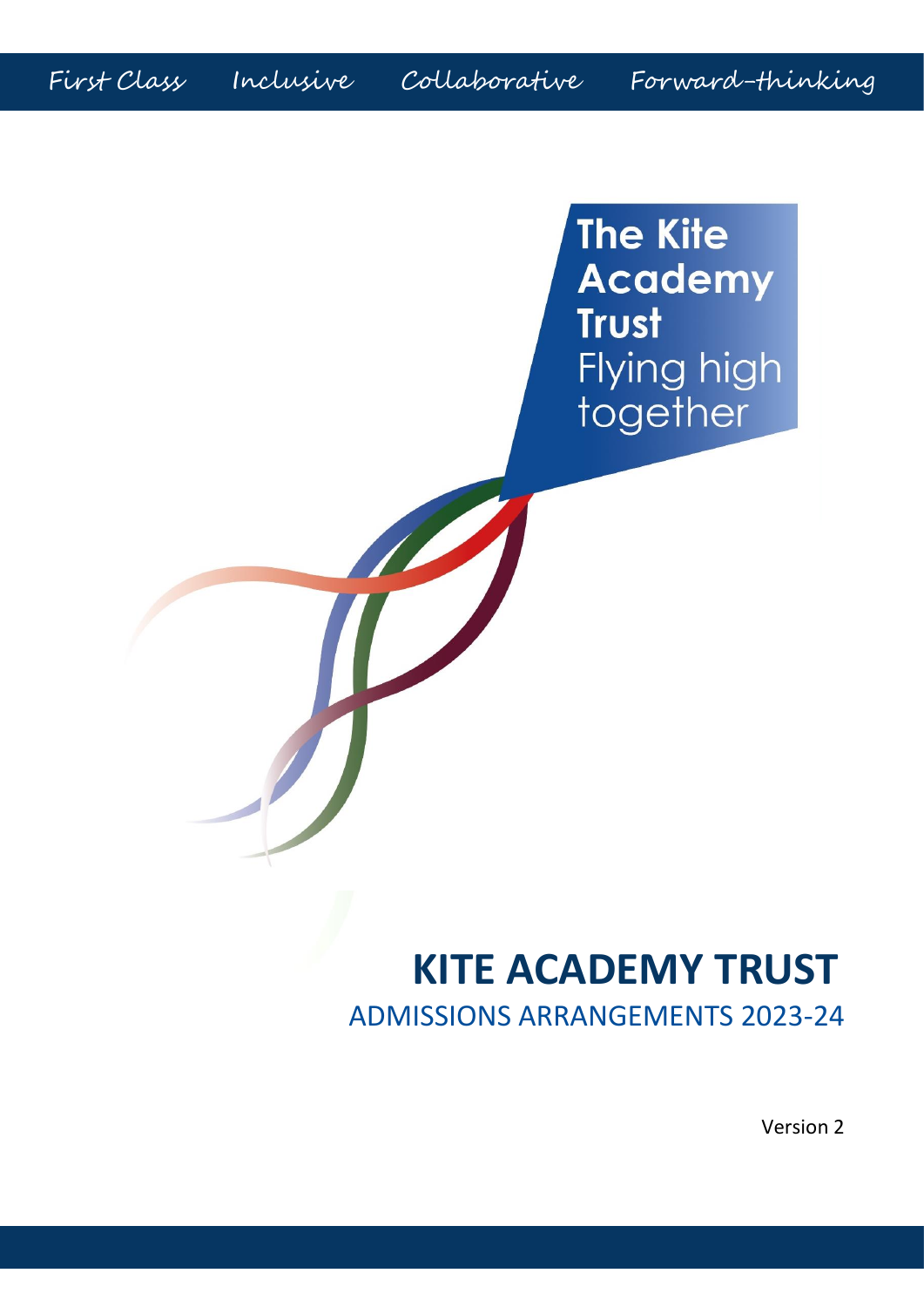# **Contents**

| $\mathbf{1}$   |                                                                                 |
|----------------|---------------------------------------------------------------------------------|
| $\mathbf{2}$   |                                                                                 |
| $\mathbf{3}$   |                                                                                 |
| 4              |                                                                                 |
| 5              |                                                                                 |
| 6              |                                                                                 |
| $\overline{7}$ |                                                                                 |
| 8              |                                                                                 |
| 9              | Supplementary Information Form (Sibling left Infant Academy within 2 years)  15 |

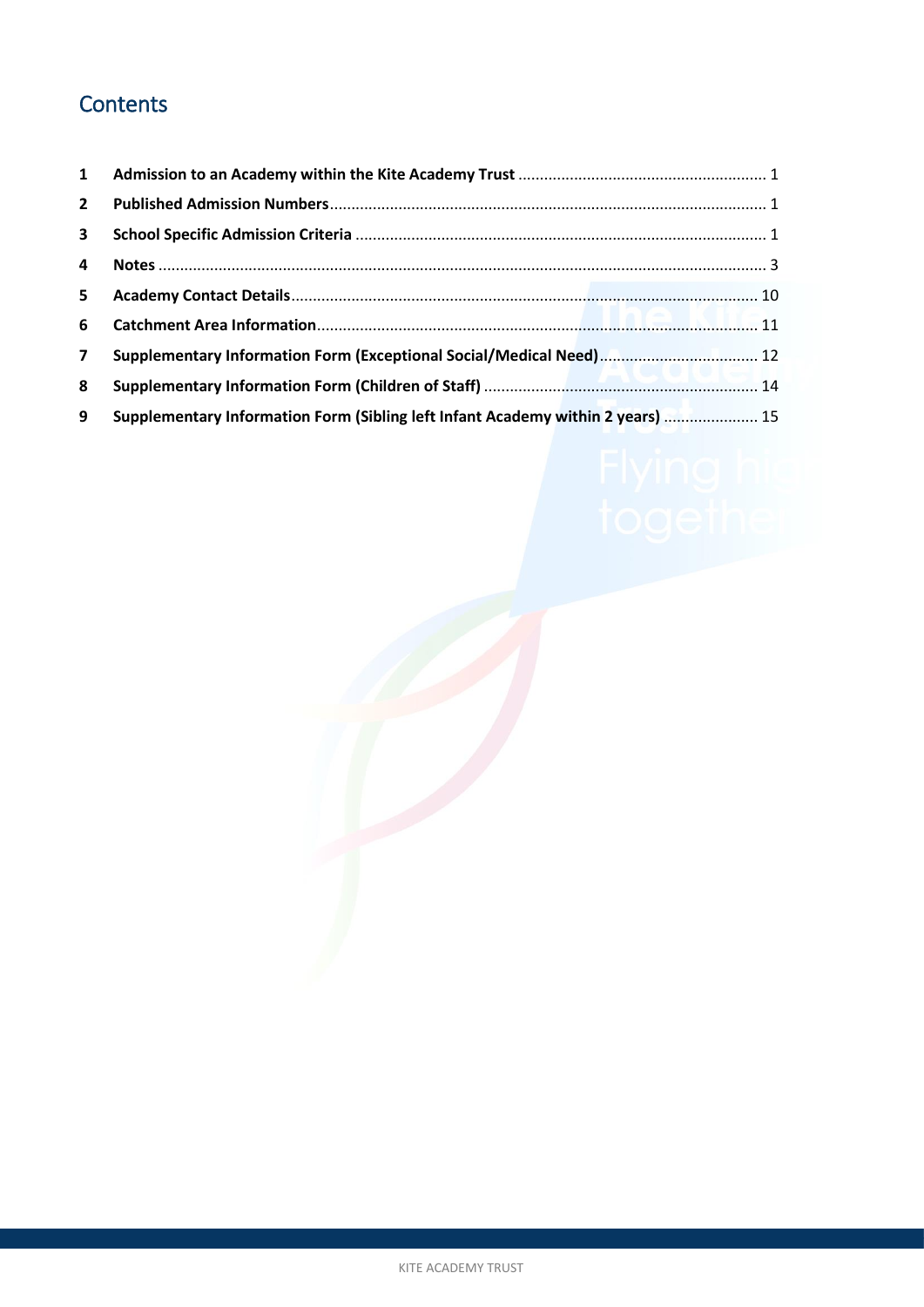# <span id="page-2-0"></span>1 Admission to an Academy within the Kite Academy Trust

Applications for admission at initial (Reception) and Year 3 entry will be managed in accordance with Surrey/ Hampshire's coordinated schemes for primary admission according to their geographical location

Applications for admission to Reception and Year 3 must be made by **15th January 2023.**

Children with an Education, Health and Care Plan (EHCP) that name an academy will be allocated a place before other children are considered. In this way, the number of places available at an academy will be reduced by the number of children with an EHCP that have named that academy.

# <span id="page-2-1"></span>2 Published Admission Numbers

| The Published Admission Numbers for initial entry (Reception) are: |    |                                       |  |                |  |
|--------------------------------------------------------------------|----|---------------------------------------|--|----------------|--|
| Cross Farm Infant                                                  | 30 | Lakeside Nursery & Primary            |  | 60             |  |
| The Ferns Primary                                                  | 30 | <b>Mytchett Primary &amp; Nursery</b> |  | 30             |  |
| The Grove Primary                                                  | 60 | Sandringham Infant & Nursery          |  | 60             |  |
| Hale Nursery & Primary                                             | 30 | Wyke Primary                          |  | 30             |  |
| <b>Holly Lodge Primary</b>                                         | 60 |                                       |  |                |  |
| The Published Admission Numbers for Year 3 entry are:              |    |                                       |  |                |  |
| The Grove Primary                                                  | 4  | Lakeside Nursery & Primary            |  | 4              |  |
| Hale Nursery & Primary                                             | 30 | Mytchett Primary & Nursery            |  | $\overline{2}$ |  |
| Holly Lodge Primary                                                | 4  |                                       |  |                |  |

The Ferns Primary Academy, The Grove Primary Academy, Hale Nursery & Primary Academy, Holly Lodge Primary Academy, Lakeside Nursery & Primary Academy, Mytchett Primary & Nursery Academy and Wyke Primary Academy are through-primary schools therefore children attending these academies in Year 2 will automatically have a place in Year 3 at the academy and are **not** required to apply for a Year 3 places.

# <span id="page-2-2"></span>3 School Specific Admission Criteria

If the number of children who qualify under any criterion is greater than the number of places remaining available at an academy, any remaining places will be offered to children who meet the criterion on the basis of proximity of the child's home addressto the to the nearest official academy gate for pupils to use, with children living nearest receiving the greater priority. Distances are calculated using the Local Authority's Geographical Information System.



# **Cross Farm Infant Academy**

Where Cross Farm Infant Academy is over-subscribed, applications for entry in 2023/24 will be ranked in the following order:

- 1. Looked after and previously looked after children (see Note 1)
- 2. Exceptional social/medical need (see Note 2)
- 3. Children of staff at the academy (see Note 3)
- 4. Siblings (see Note 4)
- 5. Any other children (with priority being based on the straight line distance from the child's home address to the academy - see Note 7)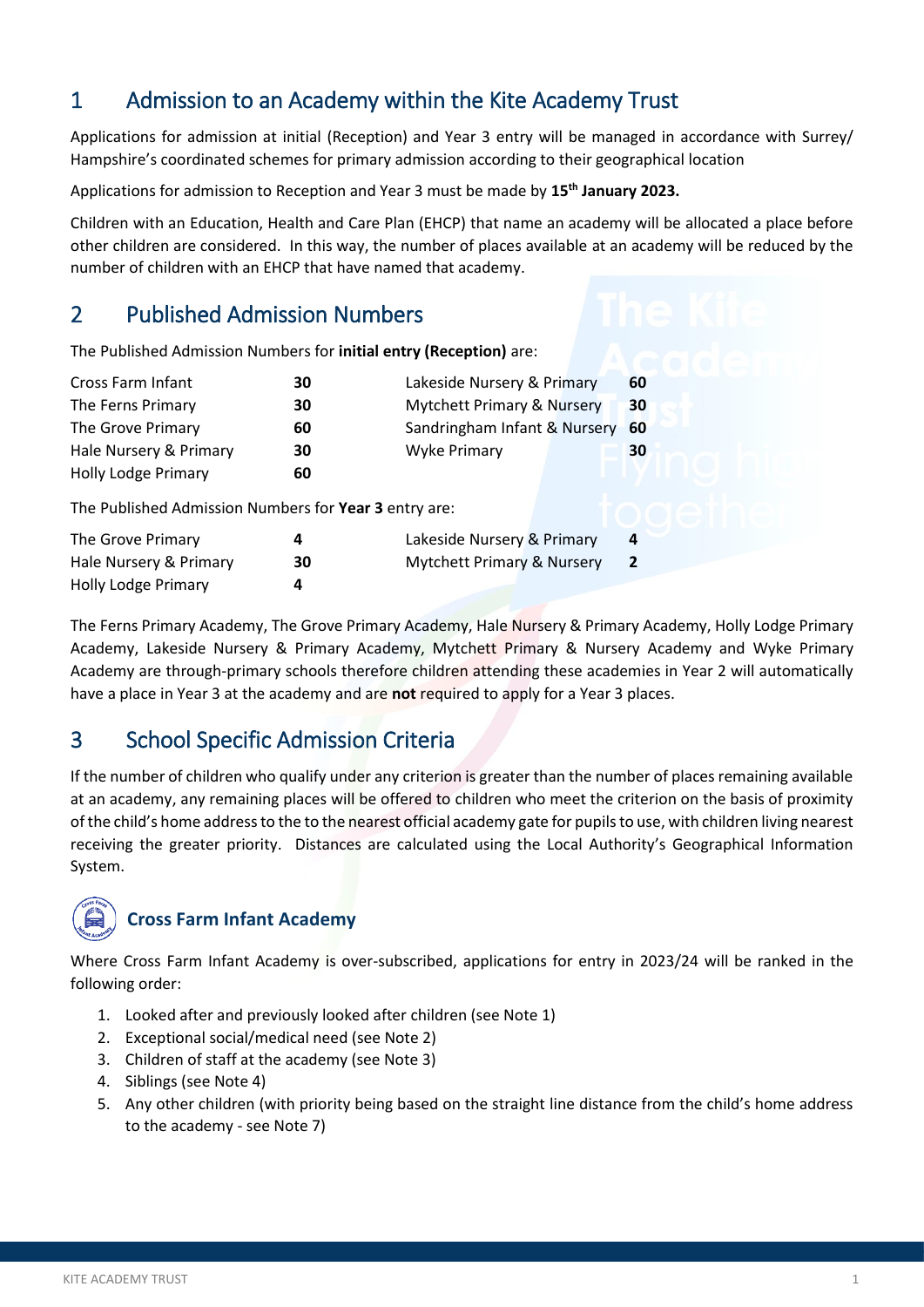# **The Ferns Primary Academy**

Where The Ferns Primary Academy is over-subscribed, applications for entry in 2023/24 will be ranked in the following order:

- 1. Looked after and previously looked after children (see Note 1)
- 2. Exceptional social/medical need (see Note 2)
- 3. Children of staff (see Note 3)
- 4. Siblings (see Note 4)
- 5. Children living in the former HCC Catchment Area for Fernhill Primary (see Note 6)
- 6. Any other children (with priority being based on the straight line distance from the child's home address to the academy - see Note 7)

The Ferns Primary Academy does not have a Published Admission Number for Year 3 entry however class sizes will increase to 32 places for Years 3-6. Applications for the additional places will be processed as in-year admissions (see Note 12: In-year admissions).



## **The Grove Primary Academy**

Where The Grove Primary Academy is over-subscribed for **initial entry (Reception)**, applications for entry in 2023/24 will be ranked in the following order:

- 1. Looked after and previously looked after children (see Note 1)
- 2. Exceptional social/medical need (see Note 2)
- 3. Children of staff at the academy (see Note 3)
- 4. Siblings (see Note 4)
- 5. Any other children (with priority being based on the straight line distance from the child's home address to the academy - see Note 7)

**For Year 3 entry**, where the academy is over-subscribed, applications in 2023/24 will be ranked in the following order:

- 1. Looked after and previously looked after children (see Note 1)
- 2. Exceptional social/medical need (see Note 2)
- 3. Children of staff (see Note 3)
- 4. Siblings (see Note 4)
- 5. Children attending a named feeder school for the academy (see Note 5)
- 6. Any other children (with priority being based on the straight line distance from the child's home address to the academy - see Note 7)

# **Hale Nursery & Primary Academy**

Where Hale Nursery & Primary Academy is over-subscribed for **initial entry (Reception)**, applications for entry in 2023/24 will be ranked in the following order:

- 1. Looked after and previously looked after children (see Note 1)
- 2. Exceptional social/medical need (see Note 2)
- 3. Children of staff at the academy (see Note 3)
- 4. Siblings (see Note 4)
- 5. Any other children (with priority being based on the straight line distance from the child's home address to the academy - see Note 7)

**For Year 3 entry**, where the academy is over-subscribed, applications in 2023/24 will be ranked in the following order: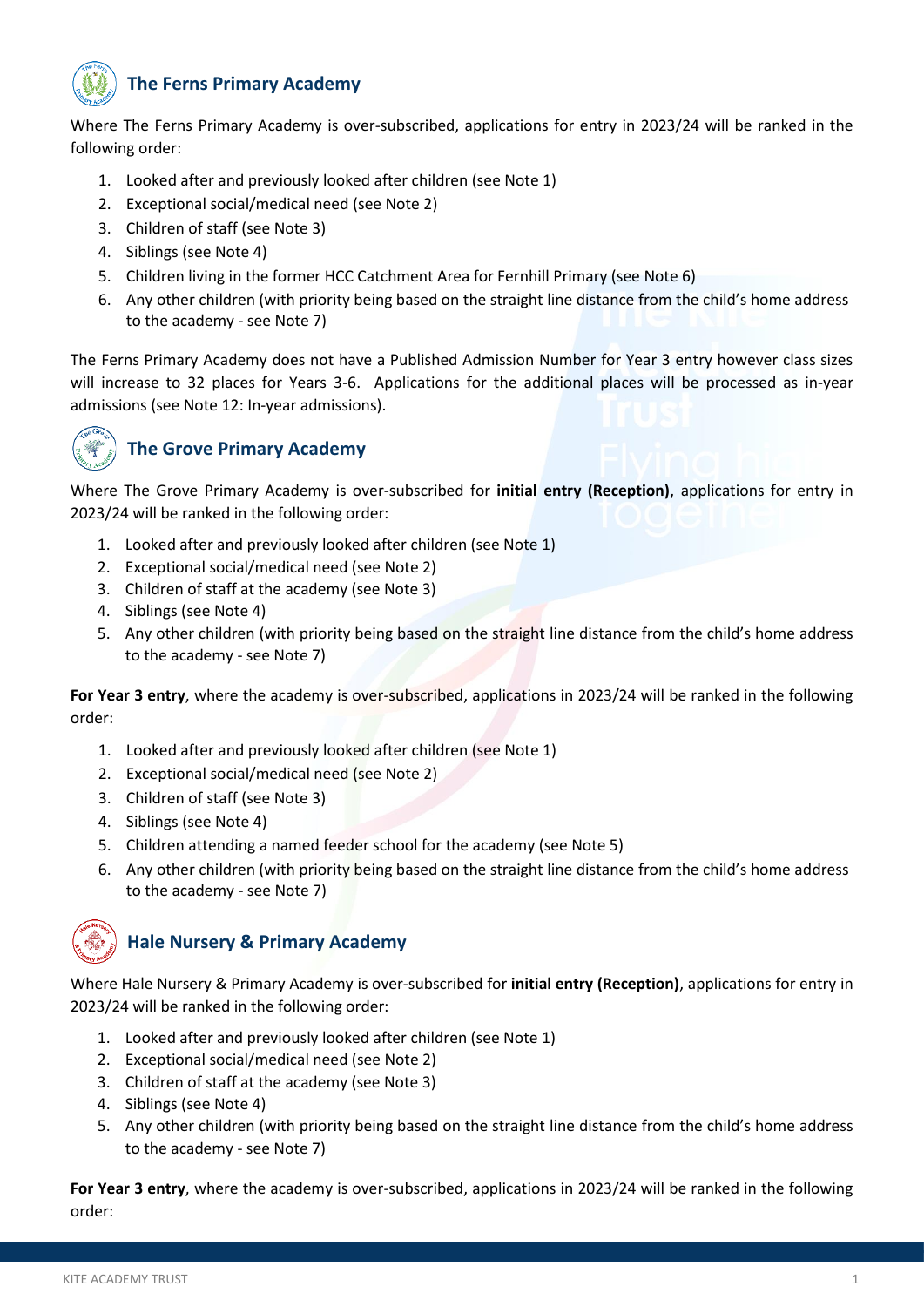- 1. Looked after and previously looked after children (see Note 1)
- 2. Exceptional social/medical need (see Note 2)
- 3. Children of staff (see Note 3)
- 4. Siblings (see Note 4)
- 5. Children attending a named feeder school for the academy (see Note 5)
- 6. Any other children (with priority being based on the straight line distance from the child's home address to the academy - see Note 7)



### **Holly Lodge Primary Academy**

Where Holly Lodge Primary Academy is over-subscribed for **initial entry (Reception)**, applications for entry in 2023/24 will be ranked in the following order:

- 1. Looked after and previously looked after children (see Note 1)
- 2. Exceptional social/medical need (see Note 2)
- 3. Children of staff at the academy (see Note 3)
- 4. Siblings (see Note 4)
- 5. Any other children (with priority being based on the straight line distance from the child's home address to the academy - see Note 7)

**For Year 3 entry**, where the academy is over-subscribed, applications in 2023/24 will be ranked in the following order:

- 1. Looked after and previously looked after children (see Note 1)
- 2. Exceptional social/medical need (see Note 2)
- 3. Children of staff (see Note 3)
- 4. Siblings (see Note 4)
- 5. Children attending a named feeder school for the academy (see Note 5)
- 6. Any other children (with priority being based on the straight line distance from the child's home address to the academy - see Note 7)



## **Lakeside Nursery & Primary Academy**

Where Lakeside Nursery & Primary Academy is over-subscribed for **initial entry (Reception)**, applicationsfor entry in 2023/24 will be ranked in the following order:

- 1. Looked after and previously looked after children (see Note 1)
- 2. Exceptional social/medical need (see Note 2)
- 3. Children of staff at the academy (see Note 3)
- 4. Siblings (see Note 4)
- 5. Any other children (with priority being based on the straight line distance from the child's home address to the academy - see Note 7)

**For Year 3 entry**, where the academy is over-subscribed, applications in 2023/24 will be ranked in the following order:

- 1. Looked after and previously looked after children (see Note 1)
- 2. Exceptional social/medical need (see Note 2)
- 3. Children of staff (see Note 3)
- 4. Siblings (see Note 4)
- 5. Children attending a named feeder school for the academy (see Note 5)
- 6. Any other children (with priority being based on the straight line distance from the child's home address to the academy - see Note 7)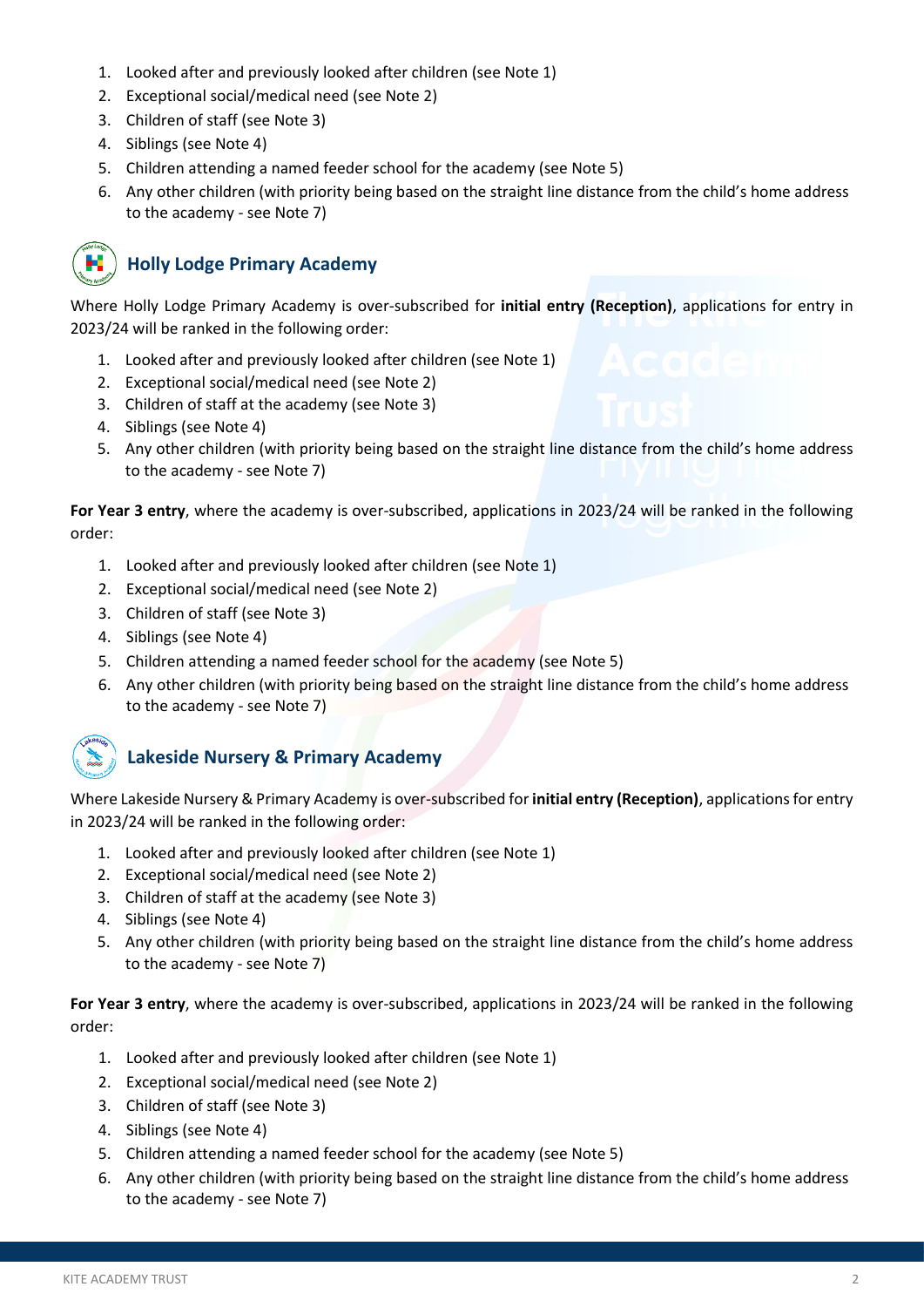

### **Mytchett Primary & Nursery Academy**

Where Mytchett Primary & Nursery Academy is over-subscribed for **initial entry (Reception)**, applications for entry in 2023/24 will be ranked in the following order:

- 1. Looked after and previously looked after children (see Note 1)
- 2. Exceptional social/medical need (see Note 2)
- 3. Children of staff at the academy (see Note 3)
- 4. Siblings (see Note 4)
- 5. Any other children (with priority being based on the straight line distance from the child's home address to the academy - see Note 7)

**For Year 3 entry**, where the academy is over-subscribed, applications in 2023/24 will be ranked in the following order:

- 1. Looked after and previously looked after children (see Note 1)
- 2. Exceptional social/medical need (see Note 2)
- 3. Children of staff (see Note 3)
- 4. Siblings (see Note 4)
- 5. Children attending a named feeder school for the academy (see Note 5)
- 6. Any other children (with priority being based on the straight line distance from the child's home address to the academy - see Note 7)

### **Sandringham Infant & Nursery Academy**

Where Sandringham Infant & Nursery Academy is over-subscribed, applications for entry in 2023/24 will be ranked in the following order:

- 1. Looked after and previously looked after children (see Note 1)
- 2. Exceptional social/medical need (see Note 2)
- 3. Children of staff at the academy (see Note 3)
- 4. Siblings (see Note 4)
- 5. Any other children (with priority being based on the straight line distance from the child's home address to the academy - see Note 7)



## **Wyke Primary Academy**

Where Wyke Primary Academy is over-subscribed, applications for entry in 2023/24 will be ranked in the following order:

- 1. Looked after and previously looked after children (see Note 1)
- 2. Exceptional social/medical need (see Note 2)
- 3. Children of staff (see Note 3)
- 4. Siblings (see Note 4)
- 5. Any other children (with priority being based on the straight line distance from the child's home address to the academy - see Note 7)

### <span id="page-5-0"></span>4 Notes

#### **Applying for a school place**

Parents apply to the local authority in which they live for places at their preferred schools. Parents are able to express a preference for at least three schools. The application can include schools outside the local authority where the child lives: a parent can apply for a place for their child at any state-funded school in any area. If a school is undersubscribed, any parent that applies must be offered a place. When oversubscribed, applications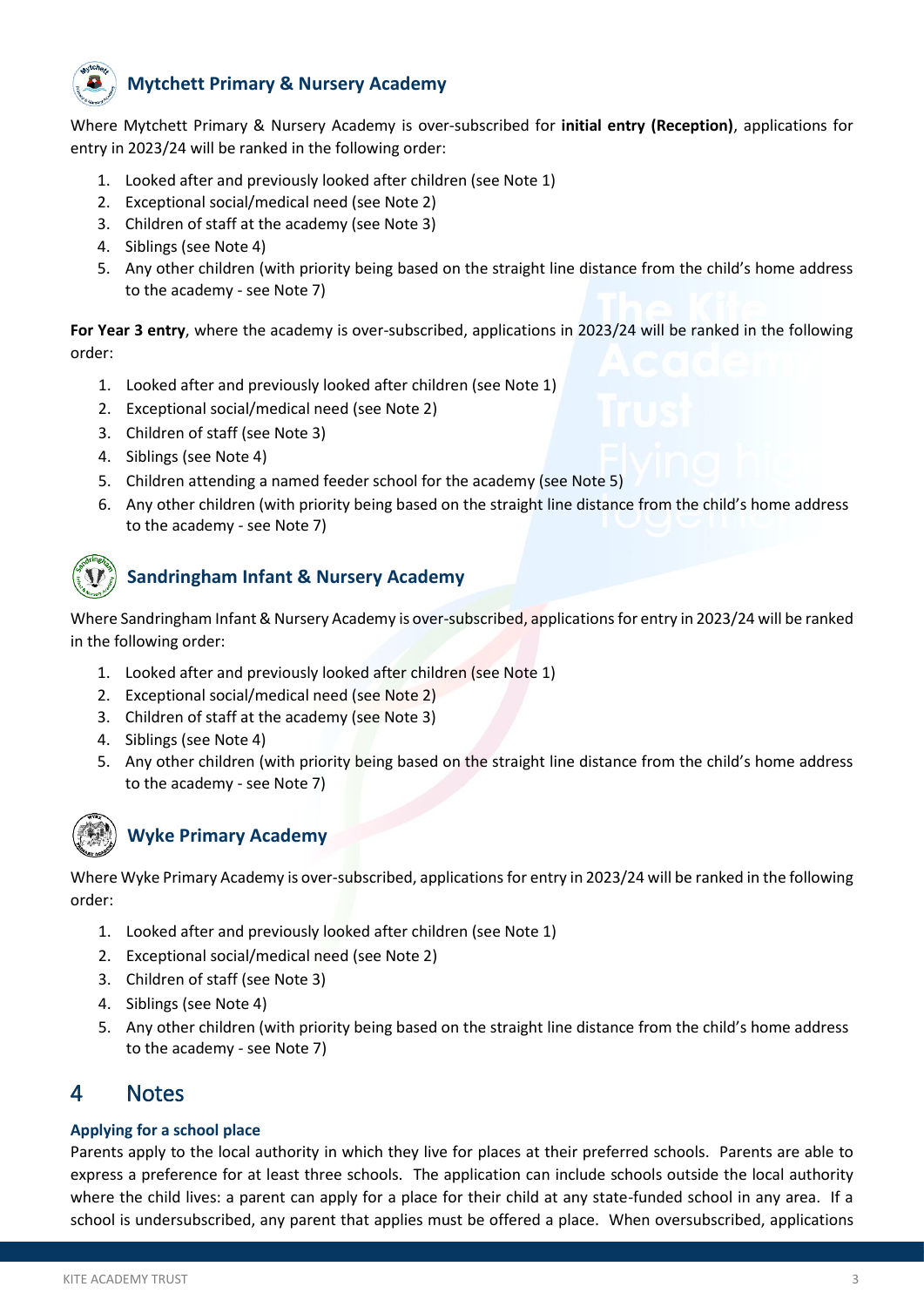must be ranked in order against its published oversubscription criteria and offers for places made according to the ranked list.

Parents must make a separate application for any transfer from nursery to primary school, and from infant to junior school.

#### **Children with an Education, Health and Care Plan**

Children who have an Education, Health and Care Plan (EHCP) which names a Kite Academy Trust academy will be admitted to that academy by law under the Children and Families Act 2014. These children will count towards the academy's Published Admission Number therefore the number of places available at an academy will be reduced by the number of children with an EHCP that have named that academy.

#### **Note 1: Looked after and previously looked after children**

Looked after and previously looked after children will receive the top priority for a place. Looked after and previously looked after children will be considered to be:

- children who are in the care of a local authority or provided with accommodation by a local authority in accordance with Section 22 of the Children Act 1989, e.g. fostered or living in a children's home, at the time an application for a school is made; and
- children who have previously been in the care of a local authority or provided with accommodation by a local authority in accordance with Section 22 of the Children Act 1989 and who have left that care through adoption, a child arrangements order (in accordance with Section 8 of the Children Act 1989 and as amended by the Children and Families Act 2014) or special guardianship order (in accordance with Section 14A of the Children Act 1989).
- children who appear (to the local authority) to have been in state care outside of England and ceased to be in state care as a result of being adopted. A child will be regarded as having been in state care outside of England if they were accommodated by a public authority, a religious organisation or any other provider of care whose sole purpose is to benefit society.

Parents/carers will need to provide evidence to demonstrate that the child was in state care outside of England and left that care as a result of being adopted.

Places will be allocated under this criterion when places are first offered at an academy and the local authority may also ask schools to admit over their Published Admission Number at other times under this criterion.

#### **Note 2: Exceptional social/medical need**

Occasionally there will be a very small number of children for whom exceptional social or medical circumstances apply which will warrant a placement at a particular school. The exceptional social or medical circumstances might relate to either the child or the parent/carer. Supporting evidence from a professional is required such as a doctor and/or consultant for medical cases or a social worker, health visitor, housing officer, the police or probation officer for other social circumstances. This evidence must confirm the circumstances of the case and must set out why the child should attend a particular school and why no other school could meet the child's needs.

Providing evidence does not guarantee that a child will be given priority at a particular academy and in each case a decision will be made based on the merits of the case and whether the evidence demonstrates that a placement should be made at this academy above any other.

Common medical conditions and allergies can usually be supported in all mainstream schools, therefore priority under a school's exceptional medical criterion would not normally be given for these. Some mainstream schools have units attached which provide specialist provision for children with an education, health and care plan which names the school. The facilities in these units are not normally available to children in the mainstream school and as such priority under a school's exceptional social or medical criterion would not normally be agreed for a mainstream place on the basis of a specialist unit being attached to the school.

In addition, routine child minding arrangements would not normally be considered to be an exceptional social reason for placement at a particular school.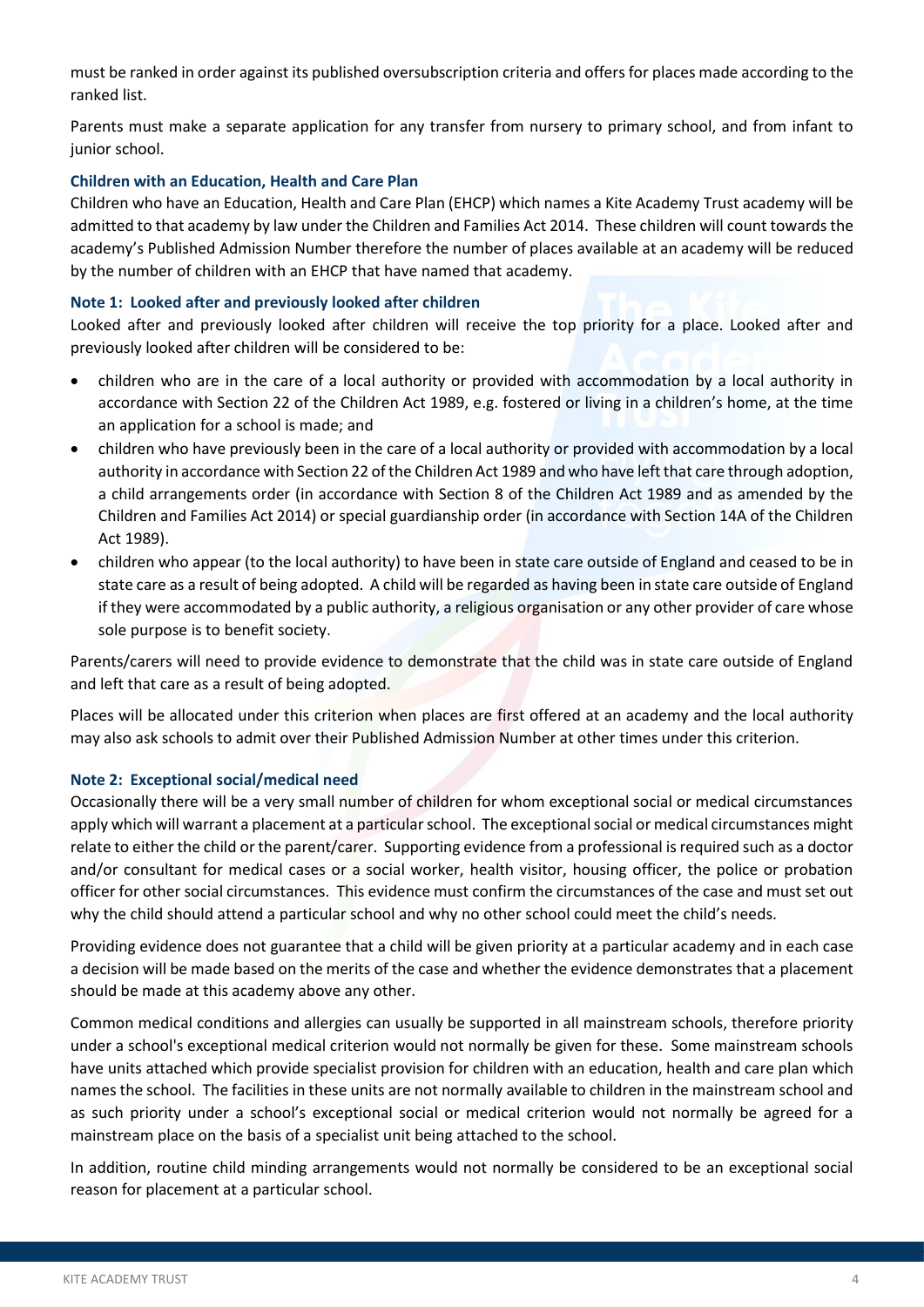Places may be allocated under this criterion when places are first offered at an academy and the local authority may also ask academies to admit over their published admission number at other times under this criterion.

*Please note: In addition to submitting an application to the local authority, applicants who wish to be considered for priority under the criterion of 'exceptional social/medical need' must complete a Supplementary Information Form (see Appendix 7) and submit directly to the academy by the closing date for applications.*

#### **Note 3: Children of staff at the academy**

This criterion applies where an application is made for a place at the academy at which the child's parent is employed and will be applied where:

- i. the member of staff has been employed at the academy for two or more years at the time at which the application for admission to the academy is made, and/or
- ii. the member of staff is recruited to fill a vacant post for which there is a demonstrable skill shortage

*Please note: In addition to submitting an application to the local authority, applicants who wish to be considered for priority under the criterion of 'children of staff at the academy' must complete a Supplementary Information Form (see Appendix 8) and submit directly to the academy by the closing date for applications.*

#### **Note 4: Siblings**

A sibling will be considered to be a brother or sister (that is, another child of the same parents, whether living at the same address or not), a half-brother or half-sister or a step-brother or step-sister or an adoptive or foster sibling, living as part of the same family unit at the same address.

A child will be given sibling priority at The Ferns Primary Academy, The Grove Primary Academy, Hale Nursery & Primary Academy, Holly Lodge Primary Academy, Lakeside Nursery & Primary Academy, Mytchett Primary Academy and Wyke Primary Academy if they have a sibling who will be at the academy at the time of admission.

A child will be given sibling priority at Cross Farm Infant Academy and Sandringham Infant & Nursery Academy if they have a sibling who is currently at the academy or who has left the academy up to 2 years previously of  $1<sup>st</sup>$ September 2023.

*Please note: In addition to submitting an application to the local authority, applicants who wish to be considered for sibling priority at Cross Farm Infant Academy or Sandringham Infant & Nursery Academy, where an older sibling left the academy within two years, must complete a Supplementary Information Form (see Appendix 9) and submit directly to the academy by the closing date for applications.*

#### **Note 5: Children attending a named feeder school for the academy**

This criterion only applies for applications for Year 3 entry to the following primary academies and is applicable to children who attend a named feeder school in Year 2. It will not be applied if a child leaves the feeder school.

| <b>Primary Academy</b>     | <b>Feeder School(s)</b>                         |
|----------------------------|-------------------------------------------------|
| The Grove Primary          | Cross Farm Infant; Sandringham Infant & Nursery |
| Hale Nursery & Primary     | Folly Hill Infant School                        |
| <b>Holly Lodge Primary</b> | Cross Farm Infant; Sandringham Infant & Nursery |
| Lakeside Primary           | Cross Farm Infant; Sandringham Infant & Nursery |
| Mytchett Nursery & Primary | Cross Farm Infant; Sandringham Infant & Nursery |

#### **Note 6: Children living in the former HCC Catchment Area for The Ferns Primary (formerly Fernhill Primary)**

This criterion only applies for applications to The Ferns Primary Academy and is applicable to children living in the former catchment area designated by Hampshire County Council (see 4 Catchment Area Information).

#### **Note 7: Any other children**

Remaining places will be offered on the basis of closest proximity of the child's home address to the academy. The distance will be measured in a straight line from the main entrance of the child's address, using Ordnance Survey data, to the nearest point within the academy which is used to measure distance for the purpose of prioritising admissions. This is calculated using the Local Authority's Geographical Information System.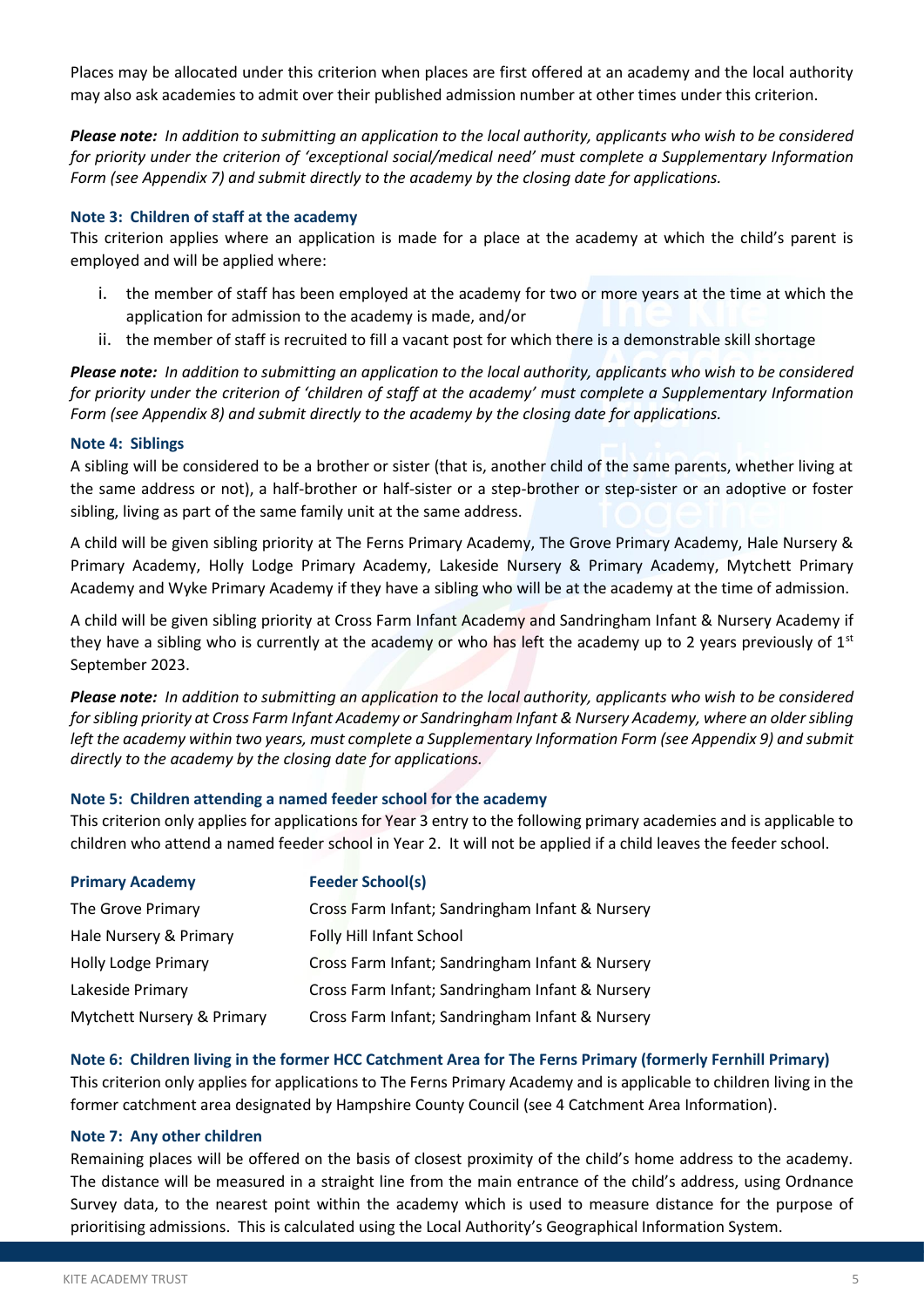#### **Note 8: Home address**

The child's home address excludes any business or childminder's address and must be the child's normal place of residence. It also excludes any relative's address unless the child lives at that address as their normal place of residence.

Where the child is subject to a child arrangements order and that order stipulates that the child will live with one parent/carer more than the other, the address to be used will be the one where the child is expected to live for the majority of the time. For other children, the address to be used will be the address where the child lives the majority of the time.

In other cases, where the child spends an equal time between their parents/carers, it will be up to the parent/carers to agree which address to use. Where a child spends their time equally between their parents/carers and they cannot agree on who should make the application, we will accept an application from the parent/carer who is registered for child benefit. If neither parent is registered for child benefit, we will accept the application from the parent/carer whose address is registered with the child's current school or nursery.

A temporary address will not generally be accepted if the main carer of the child still possesses a property that has previously been used as a home address, nor will we accept a temporary address if we believe it has been used solely or mainly to obtain an academy place when an alternative address is still available to that child.

The address to be used for the initial allocation of a places to Reception and Year 3 will be the child's address at the closing date for application. Changes of address may be considered if there are exceptional reasons behind the change, such as if a family has just moved to the area.

Any offer of a place on the basis of address is conditional upon the child living at the appropriate address on the relevant date. Proof of address may be requested. Any offer made may be withdrawn if it is established that the offer was obtained through a fraudulent or intentionally misleading application. Applicants have a responsibility to notify the academy and the local authority of any change of address. The address to be used for waiting lists, after the initial allocation, will be the child's current address

All distances will be measured by the Local Authority Admissions Service's computerised Geographical Information System.

#### **Note 9: Children of UK service personnel (UK Armed Forces)**

For families of service personnel with a confirmed posting to their area, or crown servants returning from overseas to live in that area, the academy will:

a) allocate a place in advance of the family arriving in the area provided the application is accompanied by an official letter that declares a relocation date and a Unit postal address or quartering area address when considering the application against their oversubscription criteria. This will include accepting a Unit postal address or quartering area address for a service child. The academy will not refuse a service child a place because the family does not currently live in the area, nor will it reserve blocks of places for these children;

b) ensure that arrangements in their area support the Government's commitment to removing disadvantage for service children.

#### **Note 10: Tie breaker and the admission of multiple birth siblings or siblings born in the same academic year**

Unless stipulated otherwise, if within any criterion there are more children than places available, any remaining places will be offered to children who meet the criterion on the basis of proximity of the child's home address to the academy, with children living nearest receiving the greater priority. Distance will be measured in a straight line from the address point of the child's home address, as set by Ordnance Survey, to the nearest official academy gate for pupils to use. This is calculated using the Local Authority's Geographical Information System

Where two or more children share a priority for a place, e.g. where two children live equidistant from an academy, random allocation will be used to determine which child should be given priority in accordance with Surrey County Council's random allocation procedure.

Any child from a multiple birth will be offered a place if one child has already been offered a place and subsequent child(ren) are ranked consecutively.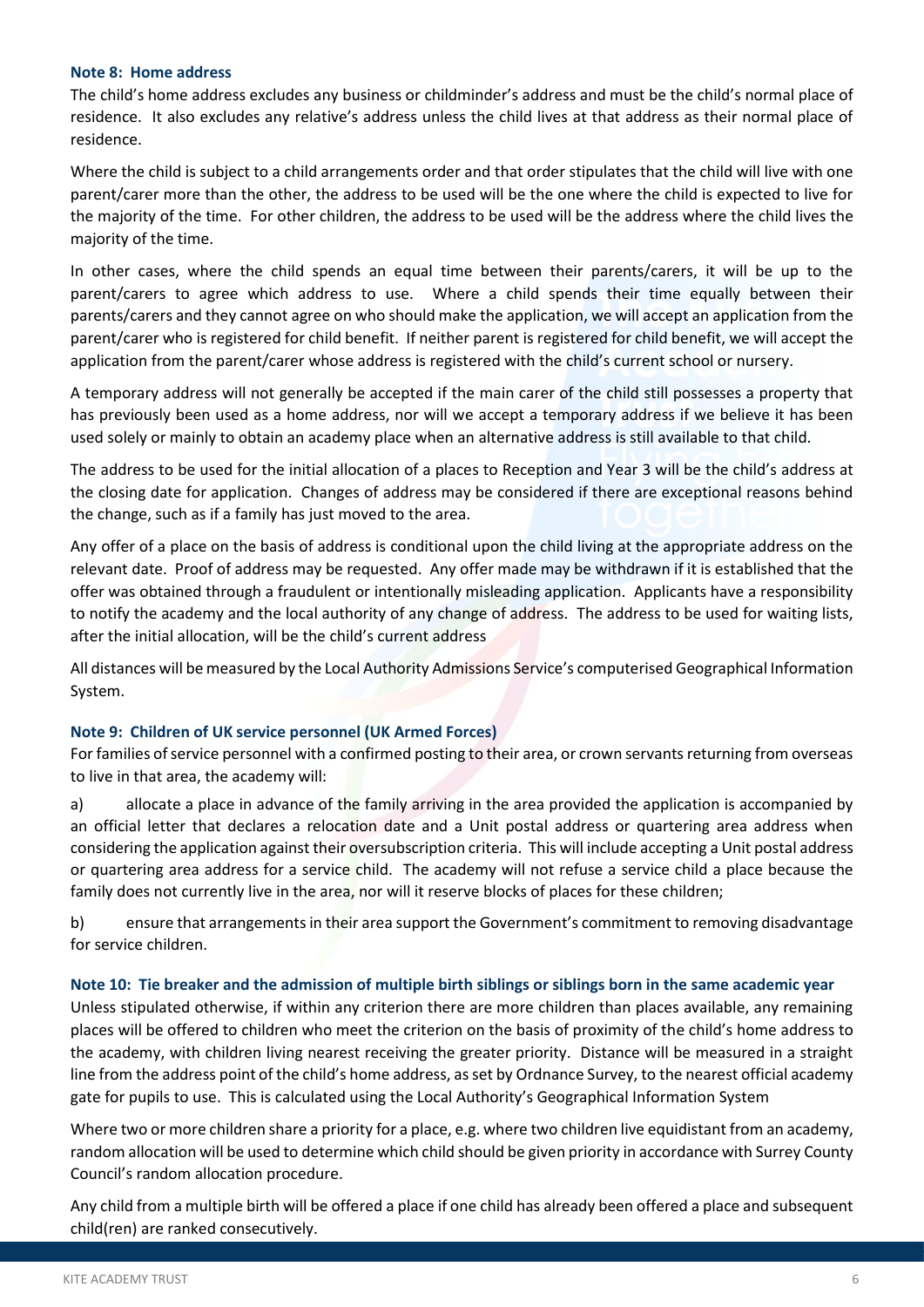#### **Note 11: Waiting lists**

Where there are more children than places available, waiting lists will operate for each year group according to the oversubscription criteria for each academy without regard to the date the application was received or when a child's name was added to the waiting list. Each child added to a waiting list will require the list to be ranked again in line with the oversubscription criteria, meaning that a child's position on a waiting list may go up or down. Looked after children or previously looked after children allocated a place at an academy in accordance with a Fair Access Protocol must take precedence over those on a waiting list.

Waiting lists for Reception and Year 3 intake for September 2023 will be maintained until the last day of the summer term 2024, at which point they will be cancelled. Parents must reapply for in-year admission if they wish their child's name to remain on the waiting list for the following year.

Where waiting lists exist for places in other years, these will also be cancelled at the end of the academic year. Parents must write to the academy if they wish for their child to remain on the waiting list after this time, however they will not be required to complete an additional application form.

#### **Note 12: In-year admissions**

The following applications will be treated as in-year admissions during 2023/24:

- Applications for admission to Reception which are received after 1<sup>st</sup> September 2023;
- For an academy with a Published Admission Number for Year 3, applications for admission to Year 3 which are received after 1<sup>st</sup> September 2023;
- all other applications for admission to Years 1 to 6.

Where there are more applications than places available, each application will be ranked in accordance with the oversubscription criteria for each academy.

#### **Note 13: Starting school**

There is a single intake into Reception. All children whose date of birth falls between 1 September 2018 and 31 August 2019 will be eligible to apply for a full-time place in Reception for September 2023. Applicants can defer their child's entry to Reception until later in the academic year, but this will not be agreed beyond the beginning of the term after the child's fifth birthday, nor beyond the beginning of the final term of the academic year for which the offer was made. Applicants may also arrange for their child to start part-time until their child reaches statutory school age. In any of these cases, please talk to the Head Teacher early on in the process.

#### **Note 14: The admission of children outside of their chronological year group**

#### Making a decision in the child's best interest

Parents may seek a place for their child outside of their chronological (correct) age group, for example, if the child is gifted and talented or has experienced problems such as ill health. In addition, the parents of a summer born child (a child born between 1<sup>st</sup> April and 31<sup>st</sup> August) have the right to choose not to send their child to school until the September following their fifth birthday, thereby reapplying for their child to start school in Year 1. Parents of a summer born child may wish to request their child is admitted to Reception instead of Year 1 and therefore educated out of their chronological year group. In such cases, the decision to be made by the admission authority is whether it will be in the child's best interests to start in Reception or Year 1.

This does not apply to children born in the autumn and spring as these children must legally be in school full time in the term after they turn five years old.

Whilst there is no statutory barrier to children being educated out of their chronological year group, there is no duty to agree such a request and a parent cannot insist their child is educated out of their normal year group. Parents have a statutory right to appeal against the refusal of a place at a school for which they have applied however this right does not apply if they are offered a place at a school, but it is not in their preferred age group.

Decisions will be made on the basis of the circumstances of each case and what is in the best interests of the child concerned. Whilst evidence shows that, statistically speaking, summer born children may perform less well in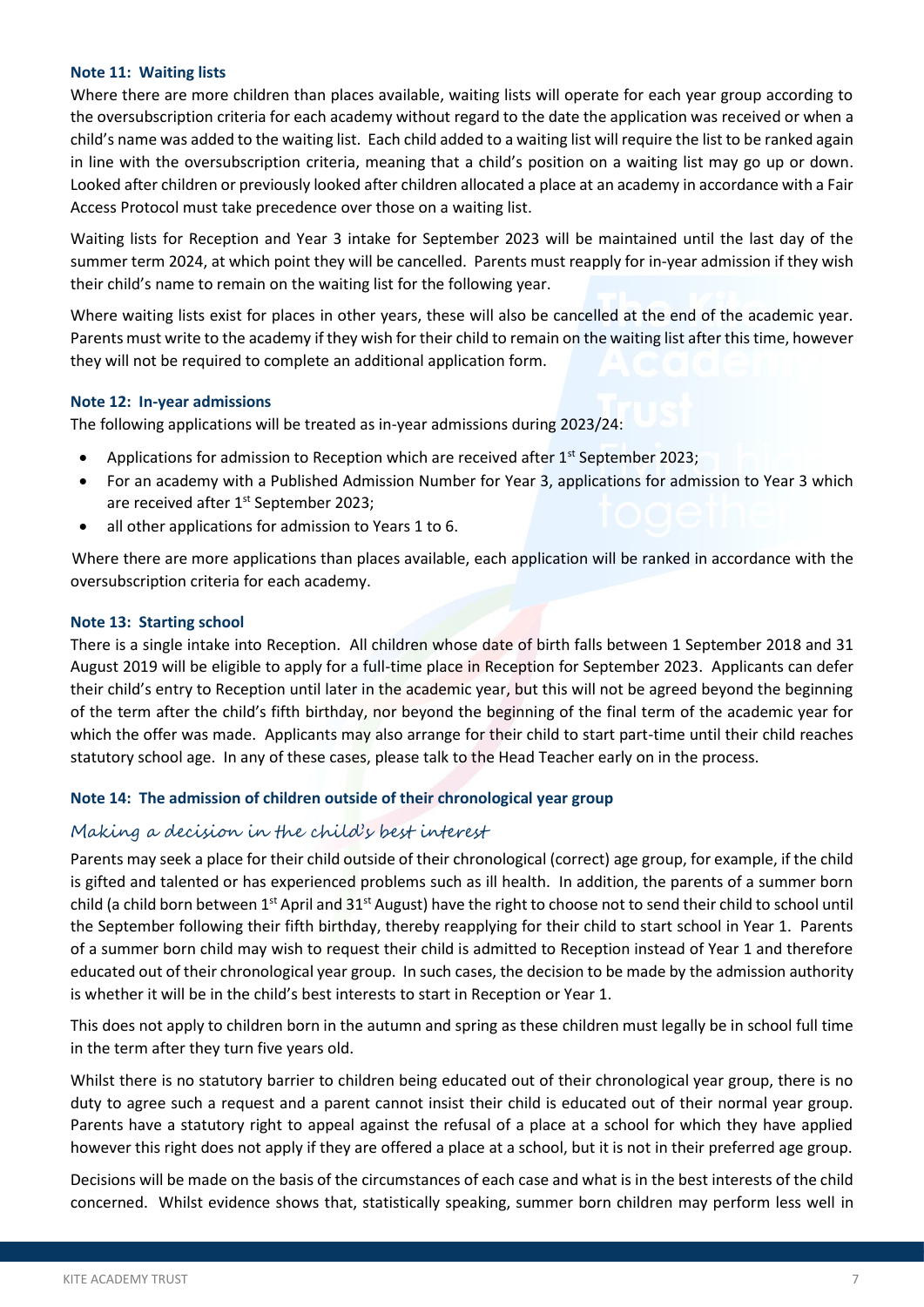school tests, this does not mean that all children born in the summer term will struggle at school. Teachers are skilled at differentiating the curriculum to meet a diverse range of needs.

Before deciding to delay their child's entry to school, we would recommend that parents visit the schools they are thinking of applying for. The teachers will be able to explain the provision on offer to children in the Reception class, how it is tailored to meet the needs of the youngest pupils and how the needs of these pupils will continue to be met as they move up through the school. They may also be able to allay any concerns the parent may have about their child's readiness for school. It is also important to note that, whether they attend a primary school or an Early Years setting during the academic year following their fourth birthday, children will receive the Early Years Foundation Stage curriculum which is largely based around learning through play.

The Kite Academy Trust agrees that, in general, children should be educated in their normal age group, with the curriculum differentiated as appropriate, and that they should only be educated out of their normal age group in very limited circumstances.

Parental requests for admission outside of a chronological year group require the admission authority to take account of the child's individual needs and abilities and to consider whether these can best be met in Reception or Year 1. The views of the Head Teacher will be an important part of this consideration.

#### **Application Process**

Where a parent requests their child is admitted out of their normal age group, the admission authority is responsible for making the decision on which year group a child should be admitted to. They are required to make a decision on the basis of the circumstances of the case and in the best interests of the child concerned.

Applicants who are applying for their child to have an **accelerated** entry to school, i.e. to start earlier than other children in their chronological age group, must initially apply for a school place in accordance with the process and deadlines as other families applying for that cohort.

Applicants who are applying for their child to have a **decelerated** entry to school, i.e. to start later than other children in their chronological age group, must initially apply for a place in accordance with the process and deadlines that apply for their child's chronological age.

Applicants for either accelerated or decelerated entry should submit a written request for admission outside of a chronological year group to the Kite Academy Trust by the national closing date for primary school applications (15<sup>th</sup> January). The request should state clearly the reasons why it is in the child's best interests to be admitted out of their chronological year group (i.e. to Reception rather than Year 1, or to an older year group) along with any relevant information and evidence they may have. Without this information from applicants in support of their request, it is unlikely that the circumstances of the case can be decided upon. There is no expectation for a parent to obtain professional evidence they do not already have, however submitting all available evidence and information will assist in determining whether it would be in the child's best interests to meet the request. The Kite Academy Trust will still consider requests that are not accompanied by professional evidence.

Upon receipt of a request for admission outside of a chronological year group, the Kite Academy Trust will convene a decision-making panel to determine to which year group the child should be admitted.

The Kite Academy Trust's decision on what age group the child should be admitted to is separate to any decision on whether a place can be offered in that age group.

If it is agreed that the child should have a **decelerated** entry to school, the place cannot be deferred and instead the applicant will be invited to apply again in the following year for the decelerated cohort.

If it is agreed that the child should have an **accelerated** entry to school, the application will be processed. If it is not agreed for the child to have an accelerated entry, the applicant will be invited to apply again in the following year for the correct cohort.

#### **Decision-making Panels**

A decision-making panel will comprise a mix of individuals with differing roles and responsibilities deemed to help when considering the case and evidence presented. They will include: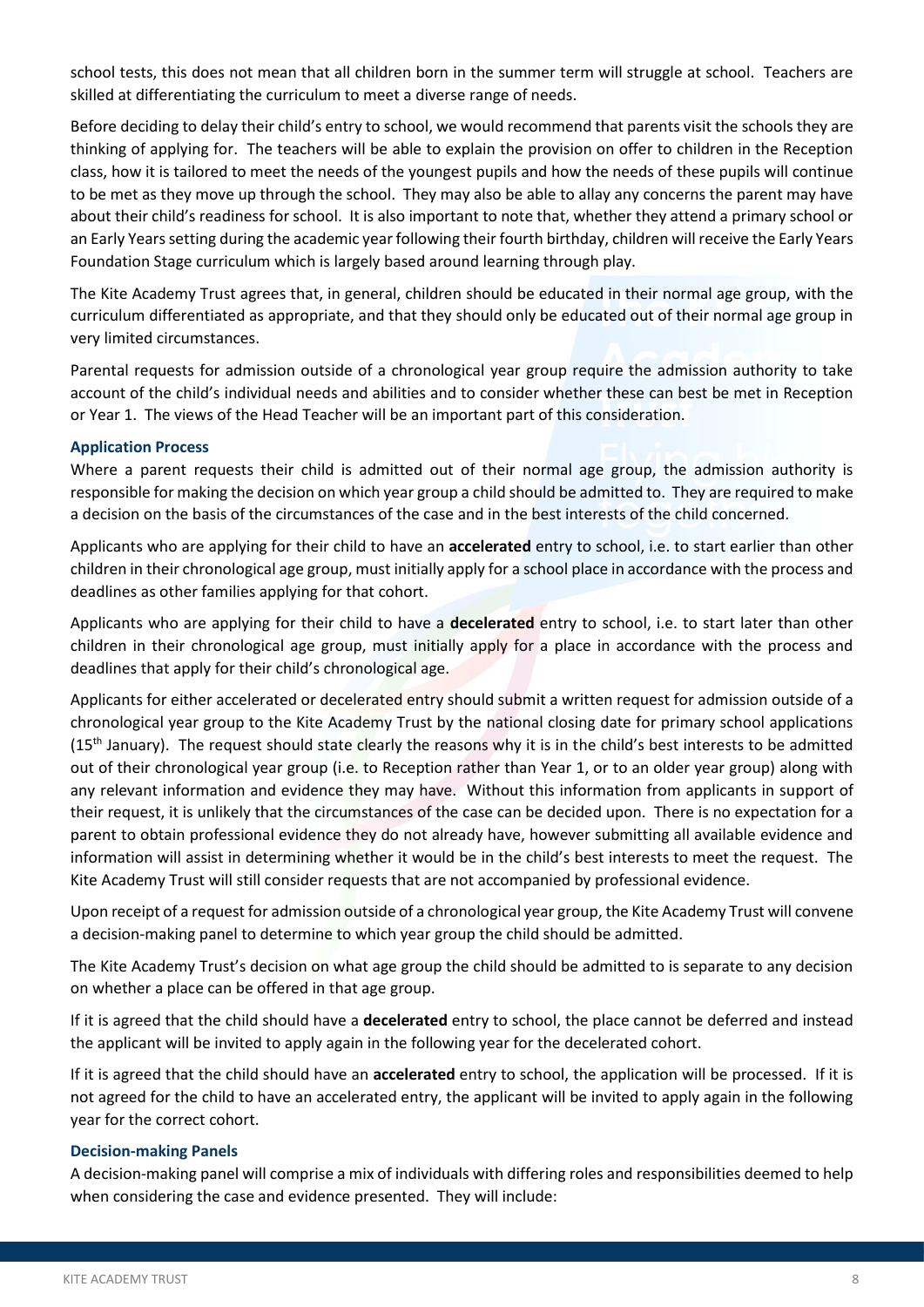- Head Teacher(s) of the parent's preferred academy(ies)
- an Early Years professional
- an Educational Professional (in addition to the Head Teacher of the parent's preferred academy)
- an Admissions Officer
- the parent(s) of the child

Where relevant to the case, a Health Care Professional and/or an Educational Psychologist will be invited to attend.

Panel members will examine and discuss the circumstances and evidence presented and reach an informed and balanced decision, taking into account the requirements of the School Admissions Code for admission authorities to consider:

- parents' views
- information about the child's academic, social and emotional development
- where relevant, the child's medical history and views of a medical professional
- if the child was born prematurely, what age group the child would have fallen into, if the child had been born on time
- views of the Head Teacher of the school concerned.

#### **Note 15: Home to school transport**

Surrey and Hampshire County Councils have Home to School Transport policies that set out the circumstances that children might qualify for free home to school transport.

Generally, transport will only be considered if a child is under 8 years old and is travelling more than two miles or is over 8 years old and travelling more than three miles to the nearest school with a place. Transport will not generally be provided to a school that is further away if a child would have been offered a place at a nearer school had it been named as a preference on the application form.

Eligibility to transport is not linked to the admission criteria of an academy. In considering admission criteria and school preferences it is important that applicants also consider the home to school transport policy so they might take account of the likelihood of receiving free transport to their preferred school before making their application.

Surrey's Home to School Transport policy is available on Surrey's website at **[www.surreycc.gov.uk](http://www.surreycc.gov.uk/)** or from the Surrey Schools and Childcare Service on 0300 200 1004.

Hampshire's Home to School Transport policy is available on Hampshire's website at **[www.hants.gov.uk](http://www.hants.gov.uk/)** or from the Transport Team 01962 846924.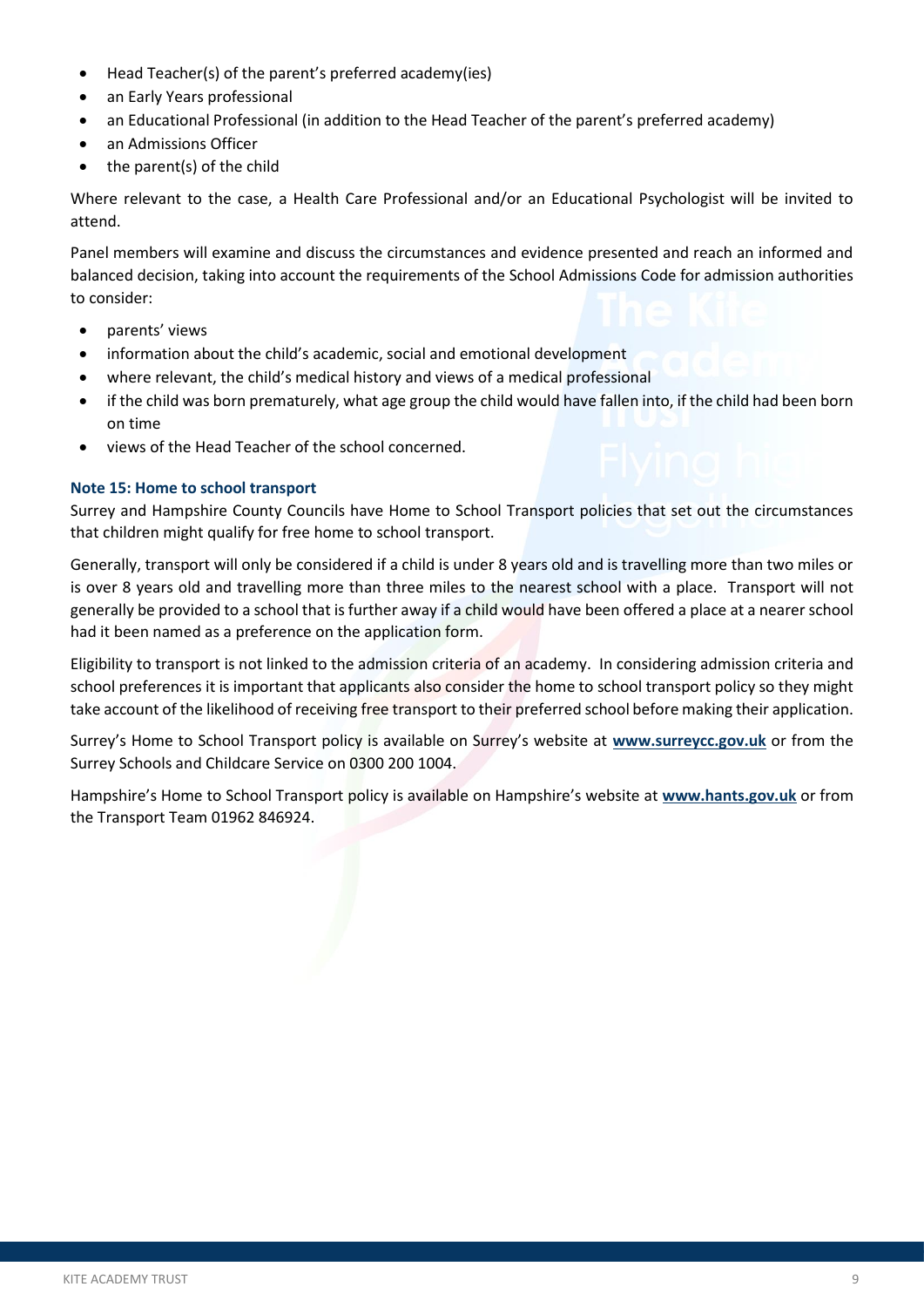

#### <span id="page-12-0"></span>**c/o Holly Lodge Primary Academy, Stratford Road, Ash Vale, GU12 5PX**

**Tel: 01252 984930**

**Email: [info@kite.academy](mailto:info@kite.academy)**

**[www.thekiteacademytrust.org](https://kiteacademy-my.sharepoint.com/personal/nicola_macbeth_kite_academy/Documents/Policies/Family%20&%20Communities/www.thekiteacademytrust.org)**

**CEO: Mrs C Dickinson**

#### **Cross Farm Infant Academy**

Gresham Way Frimley Green Surrey GU16 6LZ 01252 835847 **[office@crossfarm.k](mailto:office@crossfarm.)ite.academy**

#### **The Grove Primary Academy**

Chobham Road Frimley Surrey GU16 8PG 01276 22447 **[info@grove.kite.academy](mailto:info@grove.kite.academy)**

#### **Holly Lodge Primary Academy**

Stratford Road Ash Vale Surrey GU12 5DX 01252 548390 **[info@hollylodge.](mailto:info@hollylodge)kite.academy**

#### **Mytchett Primary & Nursery Academy**

Hamesmoor Road Mytchett Surrey GU16 6JB 01252 544009 **[info@mytchett.](mailto:info@mytchett)kite.academy**

**Wyke Primary Academy** School Lane Normandy Guildford Surrey GU3 2HS 01483 811197 **[school@wyke.kite.academy](mailto:school@wyke.kite.academy)**

### **The Ferns Primary Academy** Field Road Farnborough Hampshire GU14 9FX 01276 31554 **[info@ferns.kite.academy](mailto:info@ferns.kite.academy)**

### **Hale Nursery & Primary Academy** Upper Hale Road

Farnham Surrey GU9 0LR 01252 716729 **[admin@hale.kite.academy](mailto:admin@hale.kite.academy)**

#### **Lakeside Nursery & Primary Academy**

Alphington Avenue Frimley Surrey GU16 8LL 01276 469200 **[info@lakeside.kite.academy](mailto:info@lakeside.kite.academy)**

### **Sandringham Infant & Nursery Academy** Sandringham Way Frimley Surrey GU16 9YF 01252 837538

**[info@sandringham.](mailto:info@sandringham)kite.academy**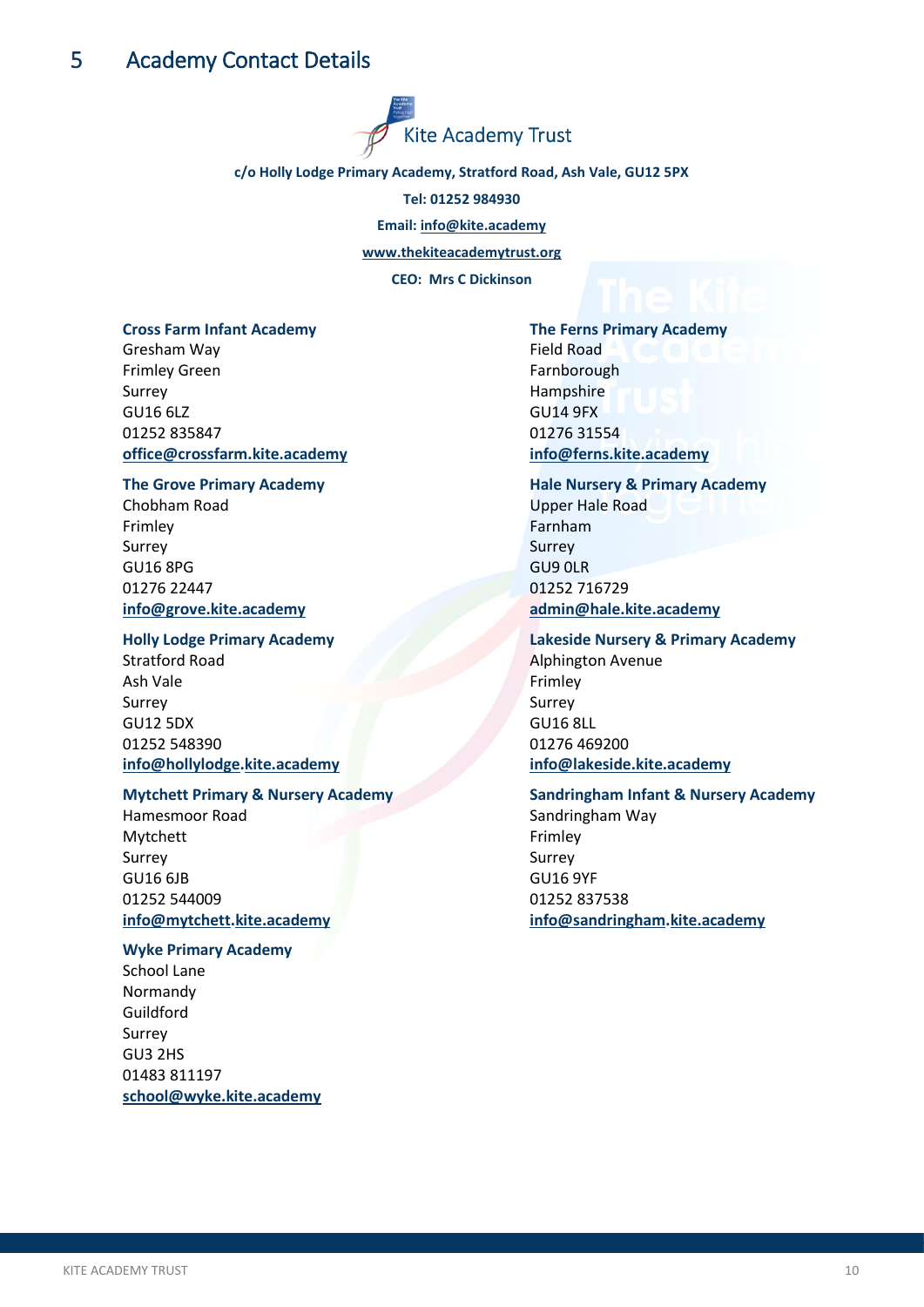# <span id="page-13-0"></span>6 Catchment Area Information

As indicated at Note 6, for applications to The Ferns Primary Academy, priority will be given to children living in the former catchment area designated by Hampshire County Council as below:



© Crown copyright and database rights 2021 Ordnance Survey 100019180. Use of this data is subject to terms and conditions PDF Powered by Esri E

Further details of the catchment area can be obtained from Hampshire County Council.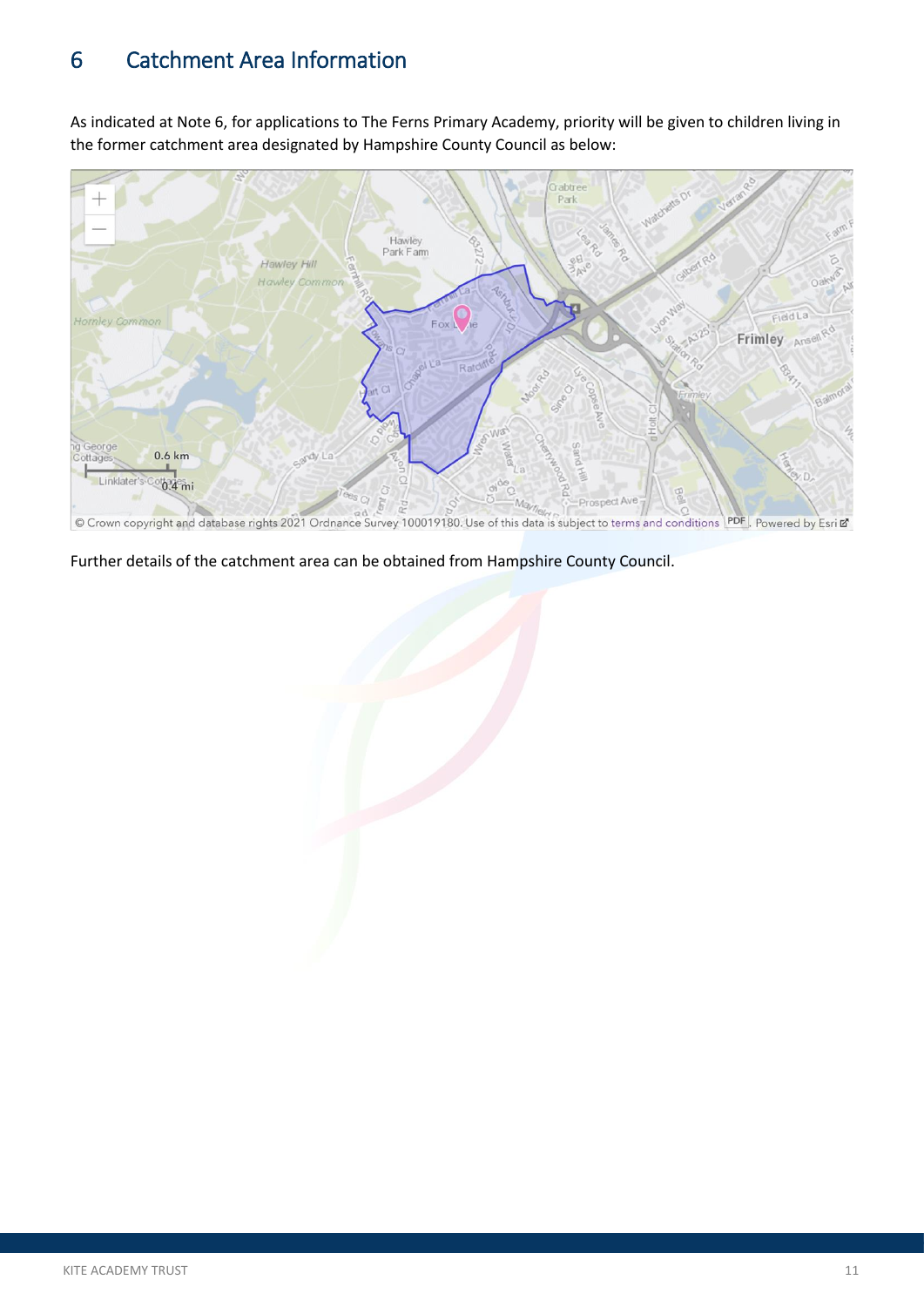

# <span id="page-14-0"></span>**SUPPLEMENTARY INFORMATION FORM – SOCIAL/MEDICAL NEED**

#### *Only to be completed for applications under Criterion 2 – Exceptional Social/Medical Need*

Applications for entry on the basis of exceptional social/medical need must be supported by submission of this form. Recent supporting evidence from relevant registered professional(s) involved with the child must also be submitted with this form, such as a doctor and/or consultant for medical cases or a social worker, health professional, housing officer, the police or probation officer for other social circumstances. All evidence must be on letter headed paper and reflect the child's current situation. The evidence must confirm the circumstances of the case and must set out why the child should attend the preference academy and why no other school could meet the child's needs. Once completed it must be returned Admissions Officer by 15<sup>th</sup> January 2023

| <b>Child's Surname:</b>                                                                                                                                                                                                      |  |
|------------------------------------------------------------------------------------------------------------------------------------------------------------------------------------------------------------------------------|--|
| <b>Child's Forename(s):</b>                                                                                                                                                                                                  |  |
| <b>Date of Birth:</b>                                                                                                                                                                                                        |  |
| <b>Address:</b>                                                                                                                                                                                                              |  |
|                                                                                                                                                                                                                              |  |
| Name of academy for which<br>priority is sought through<br>exceptional social/medical need                                                                                                                                   |  |
| Please give the particular reasons<br>why the academy named above is<br>the only school that can meet the<br>needs of the child and the<br>difficulties that would be caused if<br>the child had to attend another<br>school |  |
| Please list the supporting evidence<br>that is being submitted to support<br>the application under the<br>exceptional social/medical need<br>criterion                                                                       |  |
| <b>Declaration:</b>                                                                                                                                                                                                          |  |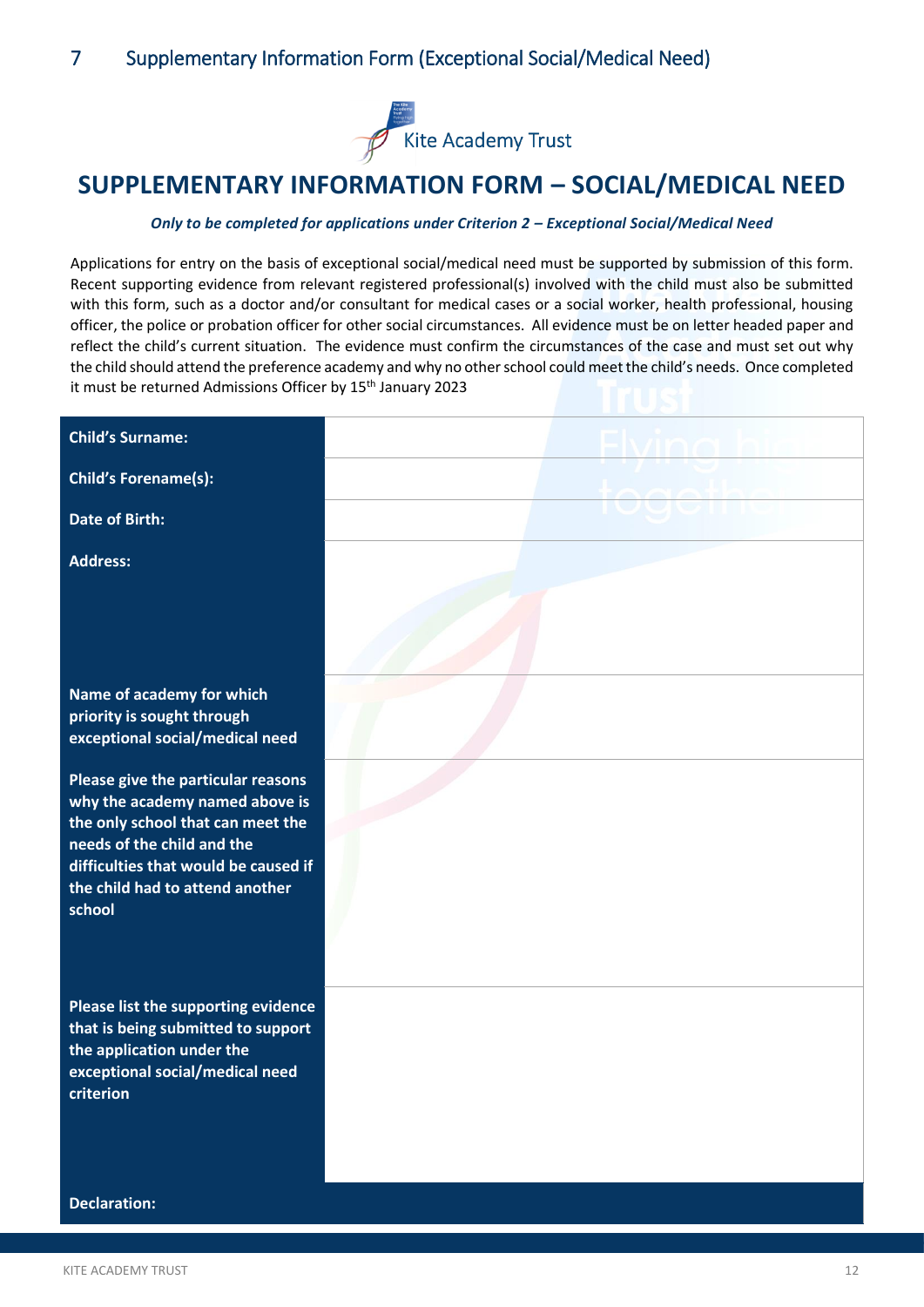**I understand that the information contained in this form is subject to GDPR (General Data Protection Regulation) and my personal data may be exchanged with the local authority, admissions authorities, schools and Government agencies where necessary.** 

**I understand that the outcome of this request for exceptional social/medical priority will be on the basis that the information I provide is accurate and correct and that if any information changes it is my responsibility to inform the local authority.** 

**I confirm that all relevant sections have been completed fully and I have supplied all the supporting evidence from the professionals involved to support my application under social and medical grounds.** 

**I understand that if I submit this form or evidence after the closing date it may not be considered until after the national offer day.** 

**I certify that I have parental responsibility for the child named on this form and that the information I have given is correct.**

| <b>Signature of Parent/Guardian:</b> | <b>ANDARE NO</b> |
|--------------------------------------|------------------|
| <b>Print Name:</b>                   | Flving hi        |
| Date:                                | togethe          |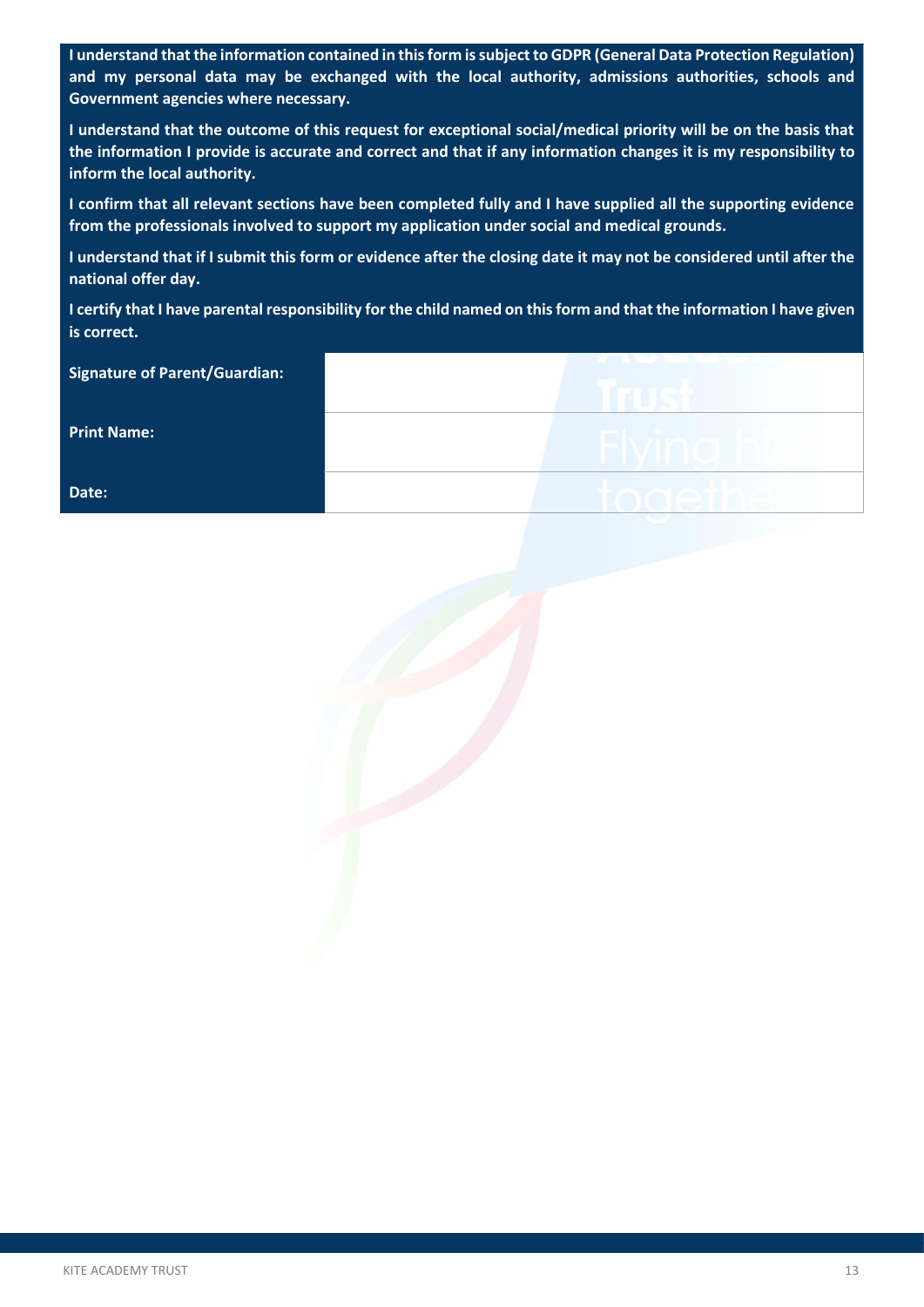

# <span id="page-16-0"></span>**SUPPLEMENTARY INFORMATION – CHILDREN OF STAFF**

### **Only to be completed for applications under Criterion 3 – Children of Staff**

Applications for entry on a staff basis must be supported by submission of this form. Once completed it must be returned to the Admissions Officer by 15<sup>th</sup> January 2023.

| <b>Child's Surname:</b>                                       |  |  |
|---------------------------------------------------------------|--|--|
| <b>Child's Forename(s):</b>                                   |  |  |
| <b>Date of Birth:</b>                                         |  |  |
| <b>Name of Related Member of Staff:</b>                       |  |  |
| <b>Address:</b>                                               |  |  |
|                                                               |  |  |
|                                                               |  |  |
| <b>Telephone Number (Home):</b>                               |  |  |
| <b>Telephone Number (Mobile):</b>                             |  |  |
| <b>E-mail Address:</b>                                        |  |  |
| I confirm I am a current member of staff at the academy and:  |  |  |
| I have been working at the academy for at least two years; or |  |  |
| I meet a skills shortage.                                     |  |  |
| <b>Signature of Parent/Guardian:</b>                          |  |  |
| <b>Print Name:</b>                                            |  |  |
| Date:                                                         |  |  |